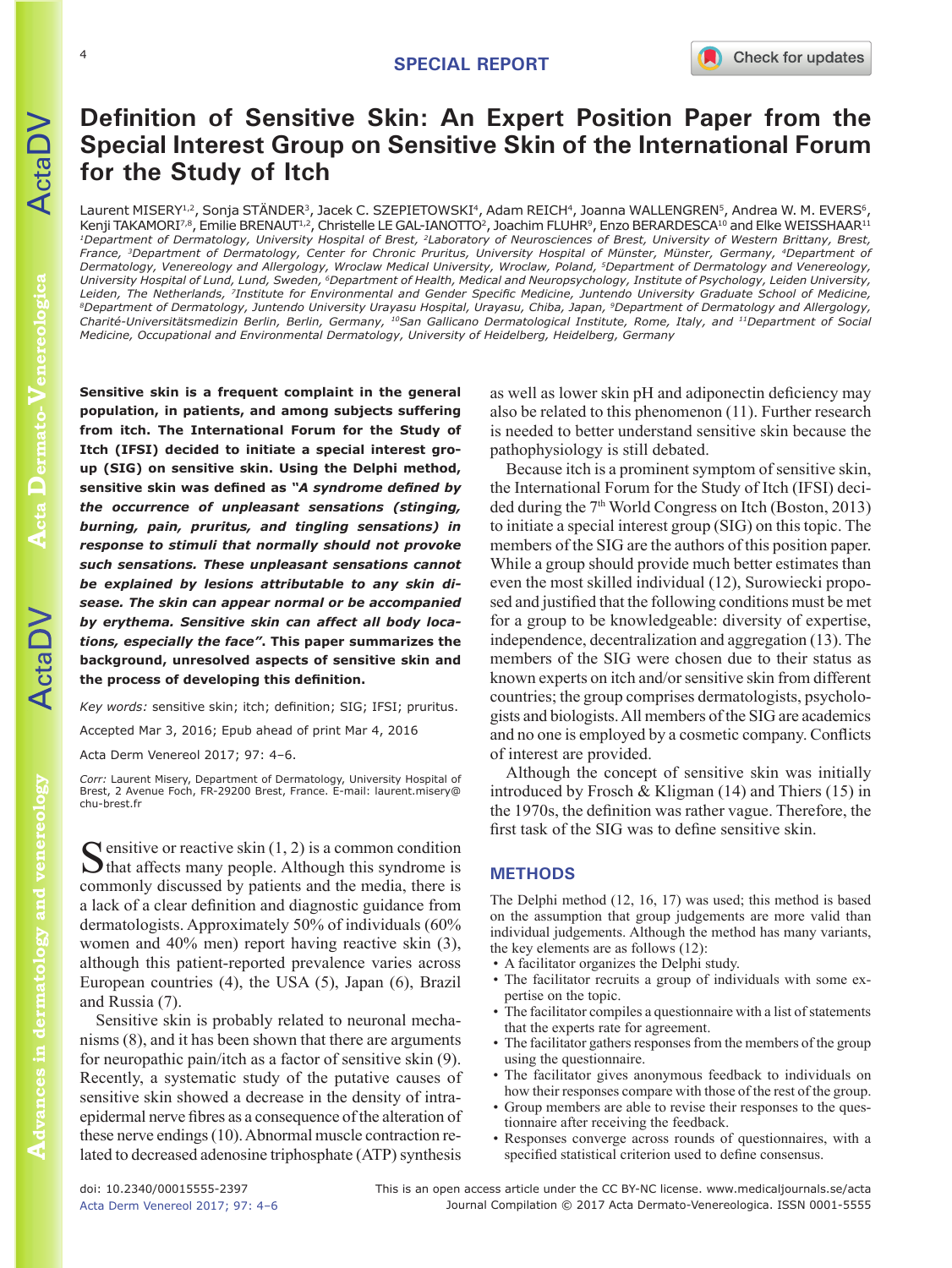This methodology was used to obtain a consensual definition of sensitive skin. After discussion during meetings and via email, a definition was proposed. Group members, who are the authors of this paper, voted on the definition. The strong agreement of at least 75% of all experts was considered to establish consensus. If such agreement was not reached in the first round, a discussion took place among all experts, followed by a second round of voting. The aim was to obtain a definition approved by all participants.

## **RESULTS**

In the  $1<sup>st</sup>$  round, participants were asked to answer 2 questions: (*i*) Do you approve of this definition of sensitive skin? "The occurrence of erythema and/or unpleasant sensations (stinging, burning, pain, pruritus, and tingling sensations) in response to multiple factors, which may be physical (ultraviolet (UV), heat, cold, and wind), chemical (cosmetics, soaps, water, and pollutants), and occasionally psychological (stress) or hormonal (menstrual cycle)". (*ii*) If not, which modification do you propose?

Some participants provided remarks about erythema, which, in their opinion, is not a factor for sensitive skin and can be related to underlying facial dermatoses. Others emphasized the link between the intensity or concentration of triggering factors and the occurrence of irritation, but not sensitive skin.

In the 2nd round, participants were asked to approve or reject the following definition of sensitive skin: "The occurrence of unpleasant sensations (stinging, burning, pain, pruritus, and tingling sensations) in response to stimuli that normally should not provoke such sensations". Everyone approved this definition, but some participants suggested amendments.

A 3rd round was organized, and the following definition was approved by 85% of the voters: "Sensitive skin is defined by the occurrence of unpleasant sensations (stinging, burning, pain, pruritus, and tingling sensations) in response to stimuli that normally should not provoke such sensations. These symptoms may or may not be accompanied by erythema. Sensitive skin is not limited to the face".

A 4th round was organized because some participants proposed to define sensitive skin as a syndrome. The word was approved by 75% of the voters. Consequently, there was a discussion about its relationship with skin diseases.

In the  $5<sup>th</sup>$  round, all voters approved the following final definition: Sensitive skin is a syndrome defined by the occurrence of unpleasant sensations (stinging, burning, pain, pruritus, and tingling sensations) in response to stimuli that normally should not provoke such sensations. These unpleasant sensations cannot be explained by the lesions attributable to any skin disease. The skin can appear normal looking or be accompanied by erythema. Sensitive skin can affect all body locations, especially the face.

### **DISCUSSION AND FURTHER QUESTIONS**

The major task of our group was to provide the most accurate definition of sensitive skin in order to be able to

perform representative studies on its epidemiology and clinical characteristics. The major strength of the current definition is the fact that it was elaborated after an extensive discussion including the application of the Delphi process and approval by all co-authors from various countries and continents independently of any commercial influence. However, as limitations, we would consider the fact, that sensitive skin is defined mostly on the patients' complaints and cannot be precisely confirmed by any objective measurements. Furthermore, the definition is rather general and, in fact, may cover different conditions under the umbrella term of sensitive skin. Future studies are needed to establish the specificity and sensitivity of this definition.

The agreed-upon definition of sensitive skin as a skin sensory syndrome is probably the best choice to separate it from other skin disorders or diseases as was originally suggested by the first authors (14, 15). The proposed definition is more specific. There was debate over the inclusion of erythema in the definition. Although erythema is traditionally associated with sensitive skin, it is not compulsory (18). Erythema has been identified in 74% of cases of sensitive skin (19). Moreover, the presence of erythema in patients with sensitive skin does not imply that the erythema is due to sensitive skin, as sensitive skin is sometimes associated with skin diseases, particularly atopic dermatitis (AD) (20). AD is not the only dermatosis that can be associated with sensitive skin; in fact, some authors propose to define a subcategory of sensitive skin associated with dermatological diseases (for example: AD, rosacea, psoriasis, seborrhoeic dermatitis, acne, etc.) (21).

Although initially described with regard to the face and commonly considered to be a facial syndrome, it is clear that sensitive skin is not limited to the face (19, 22). Sensitive skin may occur on any area of the body, scalp (23) and genital area (24).

Sensitive skin is an independent syndrome, though it can be associated with AD, another skin disease or with an atopic predisposition (which does not mean that this person currently have or has ever had AD). However, epidemiological data are missing.

This precise definition of sensitive skin may bring previous epidemiological studies (3–6, 25–29) into question. In addition, skin is frequently not sensitive, but can be slightly, moderately or severely sensitive. Scales with which to assess skin sensitivity have been proposed (30, 31). Scale assessments show that there are large variations between subjects and that there is no clear delineation between subjects without sensitive skin and patients with sensitive skin. A defined cut-off based on empirical data is required, as are proper tools with which to assess sensitive skin.

Multiple epidemiological studies on sensitive skin have only been performed in the USA. These studies were performed in 2002 (25), 2006 (29), 2011 (5) and 2013 (27), and comparisons of the results suggest an increase in the

**Dermato-**

**Venereologica**